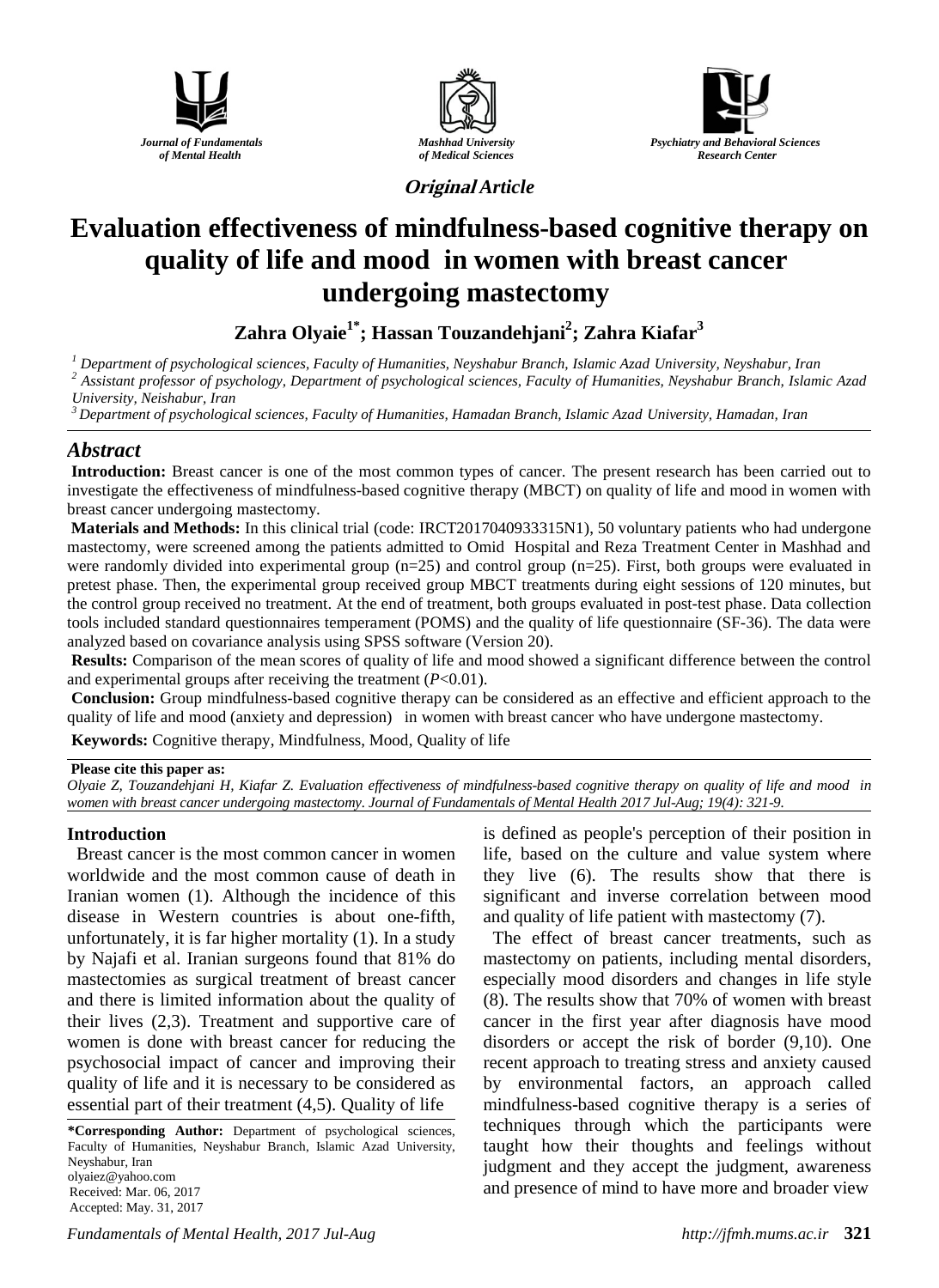and consider their thoughts and decentralized relationship with their intellectual content (11).

In a study by Hoffman et al. the results showed that after eight sessions, participants MBSR can cause quality of life and mood in women with breast cancer is stage zero to three (12). Results of Foley showed that mindfulness-based cognitive therapy can be used in all aspects of life, including quality of life and mood improved outcome in cancer patients (13). In Godfrin and colleagues study, quality of life was observed in patients receiving MBCT (14). Clinical studies of Kathleen Flugel et al. showed that short-term intervention MBSR considerably improve the quality of life and mood disorders were improved (15). In Sharplin et al. study, they evaluated patients affected by the eight-week MBCT treatment for cancer. The results showed that stress and depression after treatment has been a dramatic reduction in the level of depression and self-consciousness (16). In the study of Barnhofer et al. patients with chronic and recurrent depression, received MBCT treatment and they showed a significant reduction in depression (17). Brotto and colleagues showed that mindfulness-based psychological interventions to significantly improve the quality of life and mood in women with genital cancer (18). Januseka and colleagues showed that mindfulness-based stress reduction program, in women with newly diagnosed breast cancer; enhance the quality of life (19).

In Lévesquea et al. study, they assess the efficacy of cognitive therapy on depression in women with metastatic breast cancer after surgical intervention. Based on the results, significant improvements occurred in signs and symptoms associated with depression (anxiety, fatigue) (20).

Research results of Carlson showed that treatment of mindfulness-based has been associated stress reduction (MBSR) with enhanced quality of life and reduce symptoms of anxiety in patients with breast and prostate cancer (21). The results of Evans and colleagues showed significant reduction in symptoms of anxiety and depression and mood symptoms in patients with generalized anxiety of patients who in mindfulness-based cognitive therapy (22).

The high rate of relapse in depression research has shown that cognitive therapy in reducing recurrences of depression compared to drug therapy is more successful (23).

Salehi et al. compared the effects of medication and Drug cognitive therapy in reducing depression in women with breast cancer, the results showed that the average depression score in the intervention group was significantly different before and after treatment (24).

Rush et al. in late 70s and Beck et al. concluded that cognitive therapy in the treatment of patients who suffer from depression are more effective than antidepressants tricyclic (25).

Conducted studies in Iran indicate that mindfulness-based cognitive therapies are to decrease negative thoughts, depression, anxiety and relapse prevention is effective (26).

According to the therapist responsible for helping individuals to overcome the conditions that cause limitations and reduced quality of life, one of the main goals of treatment in patients with breast cancer is improvement of life quality.

Therefore, this study aimed to determine the effects of mindfulness-based cognitive therapy group therapy on quality of life and creating in women with breast cancer (mastectomy are undergoing).

## **Materials and Methods**

The study is a randomized clinical trial which had been performed on 50 patients with breast cancer who underwent mastectomy.

The study population consisted of all married female patients with breast cancer who were referred to Omid hospital and health center of Imam Reza in Mashhad (within 3 months of the year 2014). Inclusion criteria for this study include consent to participate in research, Iranian nationality, age less than 70 and exclusion criteria included a history of chronic diseases (cardiovascular, renal, liver, asthma, thyroid disease, disorders of brain part), mental disorders , risk of other cancers, drugs and psychotropic substances (narcotic analgesics, anti-nausea, steroids) during one week before the study, the presence of stressful events (divorce, death of a family member, loss of a job, a change in life) during the last 6 months and not addicted to drugs at least primary school education.

## *Research instrument*

*- Patient Characteristics Questionnaire:* In this study, the form contains personal information and information were prepared about the disease and the patients.

*- Quality of Life Questionnaire (SF-36):* This questionnaire aimed to evaluate the physical and mental health of participants that has been formed by combining the scores of eight health domains. This 36-point questionnaire which examines health-8 concept (concept of public health, physical, role limitations due to physical, role limitations due to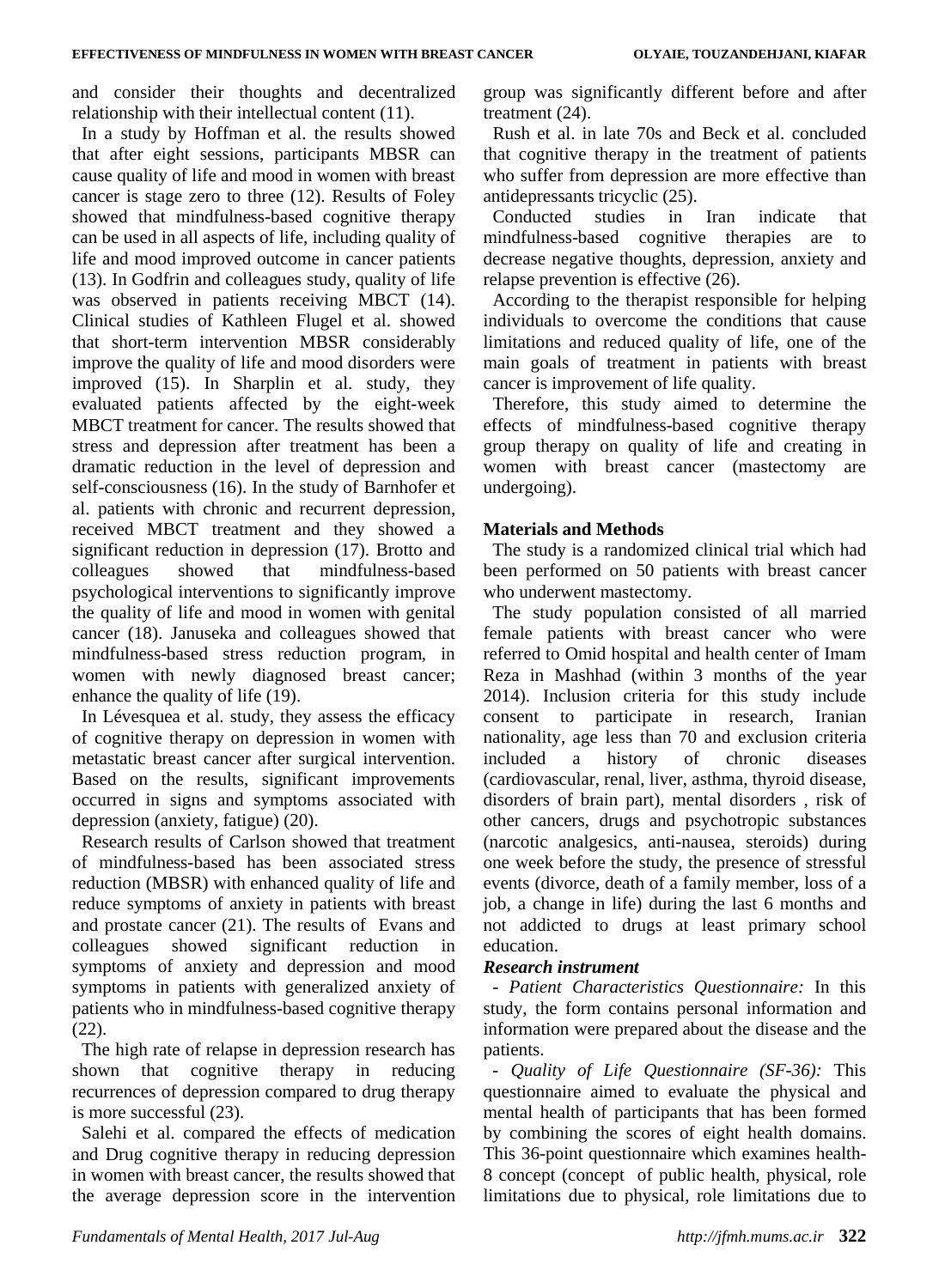emotional, bodily pain, social functioning, fatigue or vitality, mental health or emotional). Questions in the questionnaire are scored from 0 to 100. In each question a score of 100 best quality of life and quality of life expresses the lowest zero. The questionnaire in the UK in 1992 were evaluated by Brazier and colleagues to determine the reliability of the questionnaire The results showed that Quality of Life Questionnaire's reliability is 85% as Cronbach's alpha (27,28). Quality of Life Questionnaire was used at the international Quality of Life level and in Iran questionnaire was used to assess quality of life in patients with cancer by professors and students of Tarbiat Modarres University (27-29).

*- Mood Scale (POMS):* It has 65 items to measure participants' mood that mood profile McNair et al. (1971) have developed and standardized. People questionnaire with 6 subscales of stress and anxiety related to specific subscales of stress and anxiety, depression, anger, vigor and abilities, confusion and fatigue that sets specific behaviors to total score is obtained by adding together mood factor and score on the index is obtained. Score of each sub-group is 24-60, which is a lower score, reflect better except for the subgroup to which higher scores indicate better situation (30).

To calculate the total score of mood, grades five sub-anxiety, depression, anger, confusion and fatigue accumulated encapsulation, then the subgroups can be deducted from it. The overall score is the creation of between 24-177 people and finally showed lower is better.

Reliability and volatility of the questionnaire in patients undergone with surgical mastectomy performed by Tirgari and colleagues and also Fazel and colleagues with guide study on 20 persons and calculating of Cronbach's alpha was evaluated and POMS questionnaire was confirmed in both cases with rate of 0.81 (31,32).

If should be noted that the researcher also used the method of content to determine the validity of questionnaire. The amount of Cronbach's alpha with 0.95 and calculated person for depression 0.91, for anger 0.95, for ability 0.95, for fatigue 0.98 and for confusion was 0.98 (33).

In the next steps the experimental group or the intervention of 8 sessions in mindfulness-based cognitive therapy to the length of these sessions two hours per week in groups were held. Each group session, approximately 12 clients are included. MBCT teaches patients how ruminative patterns, habits and automatic recognition of thoughtful and deliberate mind as soon as they turn their mind, so

that thoughts and negative feelings from wider perspective as simple events known through the mind. MBCT successfully presented striking new way to prevent the recurrence of major depression is back. In addition, this approach opens up new avenues for further development of cognitive therapy (34,35).

Program is divided into two main components: in sessions one to fourth, clients are taught to be of lasting change how mind and mental focus with body checking techniques, deep breathing or conscious mind aware of other techniques, clients also learn how negative thoughts and feelings can arise from their minds. MBCT in first step in learning is way to respect a non-judgmental approach targeted at any moment and paying attention in meetings to be taught a fourth. At first this by paying attention to different parts of the body (body checking) and then refer learned to breath. In the next step, the participants learn how the mind creates negative thoughts and feelings wander up the road to identify their emotional changes. The second phase involves MBCT and the fifth to eighth sessions; the client will learn how their mood changes immediately or sometime after business changed hands. By doing so, participants will learn how to be fully aware of thought or feeling, and one to two minutes before they turned their attention to the body, pay attention to their breathing.

Such action to control the problem at the moment is very useful awareness of the unpleasant thoughts or feelings. Mindfulness-based cognitive therapy on four pillars; 1). Thinking about body 2). Thinking about feelings 3). Thinking about mind 4). Thinking about psychological issues (34). Participants are also encouraged to do their homework. In fact, mindfulness teaches people how their skills from working out and for information processing resources to neutralize the environmental objectives, such as breathing or feel the moment, conditions are ready for change. Because in a state of conscious processing, processing information from past and current experience and future is spinning. In this way, all sessions with a focus on breathing, relaxation exercises and resolved to start (36,37). After mindfulness-based cognitive therapy skills training for the experimental group, the post-test in both groups was performed after the treatment under the same conditions. Both groups completed questionnaires before and after the intervention.

For normalization of test and control groups Kolmogrov-Smirnov test was used. Data were analyzed based on analysis of covariance with SPSS software (version 20).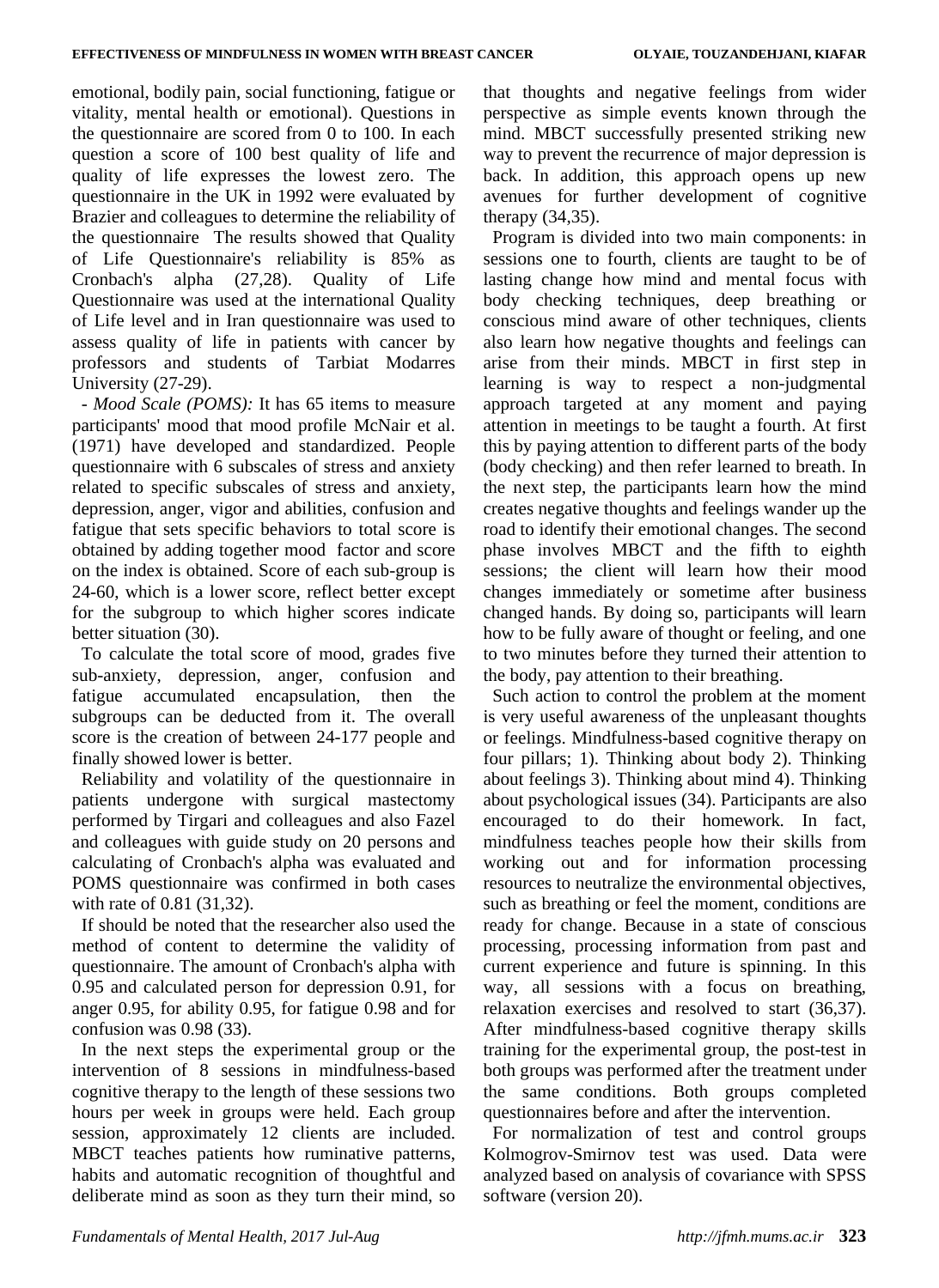## **Results**

This study evaluated the effect of MBCT on

women with breast cancer. The scores related to mood and quality of life presented in Table 1-2.

| <b>Table 1.</b> Descriptive statistics for variables related to mood and quality of life in controls |          |               |                 |         |          |                         |                              |  |
|------------------------------------------------------------------------------------------------------|----------|---------------|-----------------|---------|----------|-------------------------|------------------------------|--|
| Control group                                                                                        |          | <b>Number</b> | Variation range | Mean    | SD       | Coefficient of skewness | <b>Coefficient of relief</b> |  |
| Mood                                                                                                 | pre-exam | 25            | 144.000         | 71.6800 | 43.45085 | 0.646                   | $-0.772$                     |  |
|                                                                                                      | Posttest | 25            | 13.000          | 98.0800 | 32.58952 | 0.098                   | $-0.785$                     |  |
|                                                                                                      | pre-exam | 25            | 54.69           | 46.4508 | 14.78089 | 0.076                   | $-0.606$                     |  |
| Quality of life                                                                                      | Posttest | 25            | 40.85           | 32.8884 | 11.20649 | 0.690                   | $-0.540$                     |  |

## **Table 2.** Perceived emotions of OCD patients

|                              | <b>Coefficient of relief</b> |           | <b>Coefficient of skewness</b> | <b>SD</b> | Mean    | <b>Variation range</b> | <b>Number</b> | Control group |
|------------------------------|------------------------------|-----------|--------------------------------|-----------|---------|------------------------|---------------|---------------|
|                              | Anxiety                      | Pretest   | 25                             | 24.00     | 19.2400 | 6.91183                | 0.336         | $-0.911$      |
| Mood Questionnaire subscales |                              | Post test | 25                             | 21.00     | 22.9200 | 6.18412                | $-0.376$      | $-0.772$      |
|                              | Depression                   | Pretest   | 25                             | 48.00     | 20.8800 | 14.96195               | 0.755         | $-0.691$      |
|                              |                              | Post test | 25                             | 40.00     | 28.4400 | 11.85707               | 0.462         | $-0.772$      |
|                              | Anger                        | Pretest   | 25                             | 30.00     | 19.1600 | 8.33007                | 0.389         | $-0.590$      |
|                              |                              | Post test | 25                             | 25.00     | 25.1200 | 6.62269                | 0.179         | 0.399         |
|                              | Powerful                     | Pretest   | 25                             | 17.00     | 13.2800 | 4.27707                | $-0.609$      | $-0.212$      |
|                              |                              | Post test | 25                             | 10.00     | 10.6800 | 2.76477                | 0.143         | $-0.774$      |
|                              | Fatigue                      | Pretest   | 25                             | 23.00     | 13.0000 | 6.25833                | 0.427         | $-0.674$      |
|                              |                              | Post test | 25                             | 16.00     | 16.8400 | 4.65188                | $-0.119$      | $-0.939$      |
|                              | Confusion                    | Pretest   | 25                             | 22.00     | 12.6800 | 6.76831                | 0.613         | $-0.624$      |
|                              |                              | Post test | 25                             | 18.00     | 15.4400 | 4.76165                | 0.186         | $-0.469$      |
|                              | Physical                     | Pretest   | 25                             | 70.00     | 54.8000 | 19.92068               | $-0.419$      | $-0.191$      |
| Subscales of quality         |                              | Post test | 25                             | 65.00     | 39.2000 | 15.92168               | 0.529         | $-0.096$      |
|                              | Role physical                | Pretest   | 25                             | 75.00     | 24.000  | 23.36308               | 0.750         | $-0.119$      |
|                              |                              | Post test | 25                             | 50.00     | 9.0000  | 14.21650               | 1.343         | 1.036         |
|                              | Physical pain                | Pretest   | 25                             | 77.50     | 64.9000 | 21.04658               | $-0.604$      | $-0.093$      |
|                              |                              | Post test | 25                             | 77.50     | 53.1000 | 18.58651               | 0.633         | 0.759         |
|                              | Public health                | Pretest   | 25                             | 60.00     | 41.2000 | 17.63519               | 0.081         | $-0.650$      |
|                              |                              | Post test | 25                             | 55.00     | 30.0000 | 14.57738               | 0.318         | $-0.232$      |
|                              | Fatigue and vitality         | Pretest   | 25                             | 70.00     | 47.8000 | 16.65083               | 0.251         | 0.615         |
|                              |                              | Post test | 25                             | 55.00     | 37.0000 | 10.80123               | 0.809         | 2.886         |
|                              | Social function              | Pretest   | 25                             | 75.00     | 59.0000 | 19.60548               | $-0.057$      | 2.886         |
|                              |                              | Post test | 25                             | 37.50     | 42.0000 | 14.37953               | 0.105         | $-1.435$      |
|                              | <b>Emotional</b> health      | Pretest   | 25                             | 80.00     | 50.5600 | 19.76154               | $-0.099$      | $-0.086$      |
|                              |                              | Post test | 25                             | 60.00     | 40.8000 | 16.61325               | 0.153         | $-0.490$      |
| of life questionnaire        | Mental Health                | Pretest   | 25                             | 100.000   | 29.3333 | 35.11888               | 0.954         | $-0.265$      |
|                              |                              | Post test | 25                             | 66.67     | 12.0000 | 21.25681               | 1.623         | 1.637         |

The numbers of participants in the control group of mastectomy with breast cancer are 25. There is full information for all variables, in other words we did

not have lost any view.

Tables 3 and 4 indicate the scores related to the experimental group.

| Table 3. Descriptive statistics of the experimental group in measures of mood and quality of life |
|---------------------------------------------------------------------------------------------------|
|---------------------------------------------------------------------------------------------------|

|                           |          |               |                        | -           |          |                         |                              |
|---------------------------|----------|---------------|------------------------|-------------|----------|-------------------------|------------------------------|
| <b>Experimental group</b> |          | <b>Number</b> | <b>Variation range</b> | <b>Mean</b> | SE       | Coefficient of skewness | <b>Coefficient of relief</b> |
| Mood                      | pre-exam | 25            | 120.00                 | 88.7600     | 34.68583 | 0.397                   | $-0.705$                     |
|                           | Posttest | 25            | 54.00                  | $-3.1600$   | 14.28484 | 0.457                   | $-0.027$                     |
| Quality of life           | pre-exam | 25            | 47.19                  | 39.1800     | 13.43643 | $-0.308$                | $-0.456$                     |
|                           | Posttest | 25            | 33.44                  | 81.8940     | 8.73326  | $-0.721$                | 0.120                        |

|  |  | <b>Table 4.</b> Descriptive statistics for the subscales mood and quality of life in the experimental group |  |
|--|--|-------------------------------------------------------------------------------------------------------------|--|
|  |  |                                                                                                             |  |

|           | Coefficient of relief |           | <b>Coefficient of skewness</b> | <b>SD</b> | Mean    | <b>Variation range</b> | <b>Number</b> | <b>Experimental group</b> |
|-----------|-----------------------|-----------|--------------------------------|-----------|---------|------------------------|---------------|---------------------------|
|           | Anxiety               | Pretest   | 25                             | 22.00     | 21.5600 | 6.17846                | $-0.151$      | $-1.105$                  |
| Mood      |                       | Post test | 25                             | 9.00      | 4.9200  | 2.69134                | 0.218         | $-0.802$                  |
|           | Depression            | Pretest   | 25                             | 50.00     | 25.4400 | 13.33879               | 0.596         | $-0.536$                  |
|           |                       | Post test | 25                             | 15.00     | 4.2400  | 4.05463                | 1.278         | 1.507                     |
| Questionn | Anger                 | Pretest   | 25                             | 25.00     | 22.8000 | 6.75154                | $-1.005$      | 0.462                     |
| ηes       |                       | Post test | 25                             | 9.00      | 4.8800  | 2.78867                | 0.410         | $-1.056$                  |
|           | Powerful              | Pretest   | 25                             | 15.00     | 12.0800 | 3.99917                | $-0.327$      | $-0.655$                  |
| ane       |                       | Post test | 25                             | 12.00     | 24,0000 | 2.98608                | $-0.337$      | $-0.338$                  |
|           | Fatigue               | Pretest   | 25                             | 17.00     | 14.9600 | 5.27952                | 0.754         | $-0.335$                  |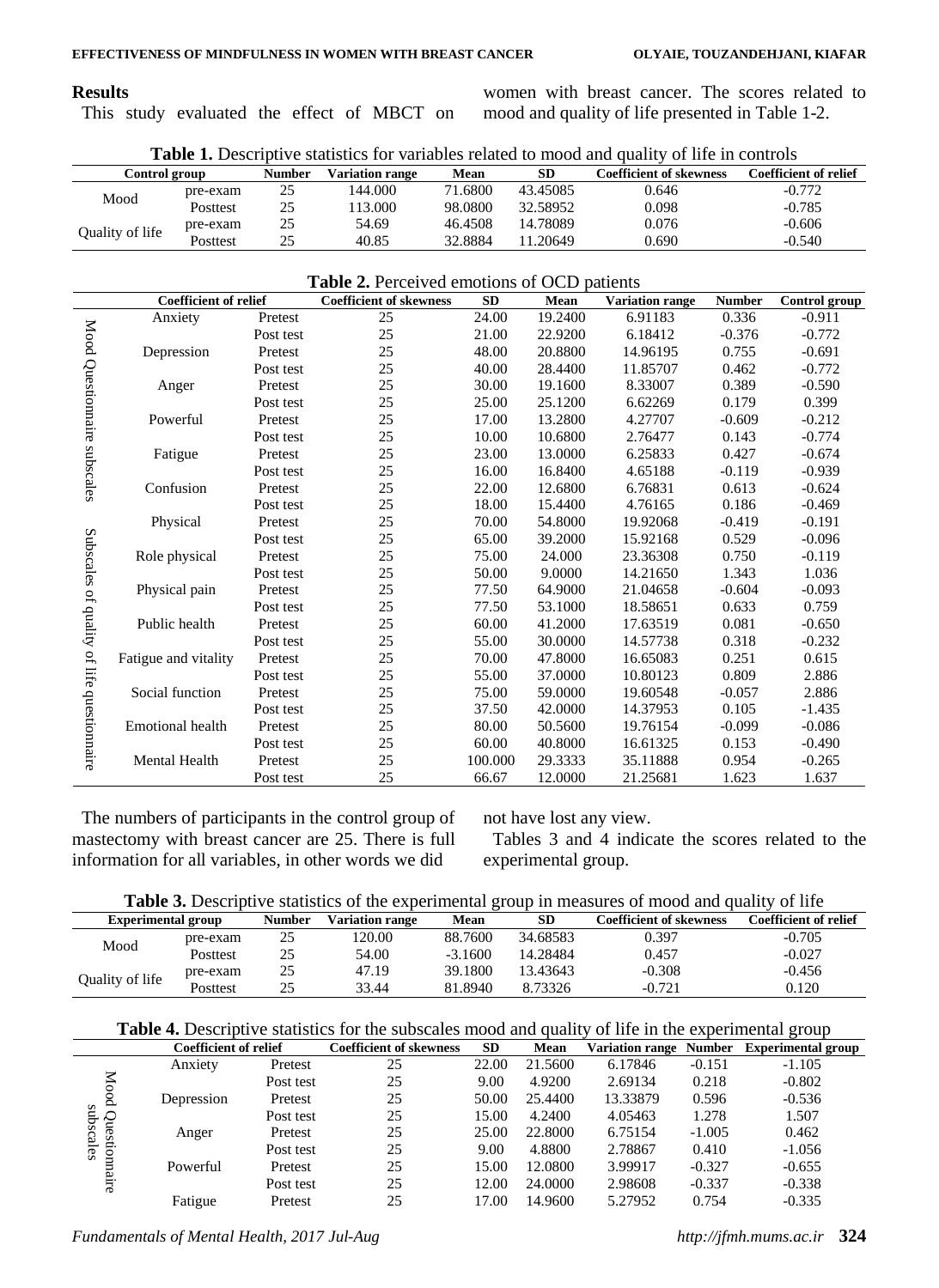#### **EFFECTIVENESS OF MINDFULNESS IN WOMEN WITH BREAST CANCER OLYAIE, TOUZANDEHJANI, KIAFAR**

|               |                      | Post test | 25 | 8.00   | 3.400   | 2.25462  | 0.450     | $-0.892$ |
|---------------|----------------------|-----------|----|--------|---------|----------|-----------|----------|
|               | Confusion            | Pretest   | 25 | 18.00  | 16.0800 | 4.90680  | $-0.110$  | $-0.345$ |
|               |                      | Post test | 25 | 13.00  | 3.4000  | 2.62996  | 2.005     | 6.755    |
|               | Physical             | Pretest   | 25 | 60.00  | 51.6000 | 17.48333 | $-0.335$  | $-0.878$ |
| Subscales     |                      | Post test | 25 | 35.00  | 83.2000 | 9.66954  | $-0.306$  | $-0.888$ |
|               | Role physical        | Pretest   | 25 | 75.00  | 15.0000 | 22.82177 | 1.286     | 0.494    |
|               |                      | Post test | 25 | 75.00  | 77.0000 | 21.55420 | $-0.586$  | $-0.318$ |
| ď             | Physical pain        | Pretest   | 25 | 87.500 | 44.9000 | 33.87284 | 0.088     | $-0.715$ |
|               |                      | Post test | 25 | 65.00  | 72.4000 | 20.46949 | $-0.731$  | $-0.812$ |
| dipality      | Public health        | Pretest   | 25 | 70.00  | 43.2000 | 17.78810 | $-0.342$  | $-0.468$ |
|               |                      | Post test | 25 | 45.00  | 84.4000 | 10.34005 | $-0.963$  | 1.478    |
| of life       | Fatigue and vitality | Pretest   | 25 | 55.00  | 38,0000 | 14.50575 | $-0.067$  | $-0.648$ |
|               |                      | Post test | 25 | 30.00  | 74.6000 | 8.52936  | $-0.686$  | 0.423    |
|               | Social function      | Pretest   | 25 | 62.50  | 50.5000 | 17.48511 | $-0.573$  | $-0.506$ |
|               |                      | Post test | 25 | 37.50  | 88.5000 | 12.97032 | $-0.657$  | $-0.913$ |
|               | Emotional health     | Pretest   | 25 | 56.00  | 38.2400 | 14.88086 | 0.267     | $-0.527$ |
|               |                      | Post test | 25 | 44.00  | 79.0400 | 10.01865 | $-0.759$  | 0.913    |
| questionnaire | <b>Mental Health</b> | Pretest   | 25 | 100.00 | 31.9999 | 26.31722 | 0.626     | 0.343    |
|               |                      | Post test | 25 | 33.33  | 96.0000 | 11.05531 | $-02.491$ | 4.563    |

Descriptive statistics for experimental group included central and dispersion measures are provided in Tables 3 and 4. Most central criteria mean and standard deviation of the standard distribution of observations that are less affected than other indices are remote variables.

Results of Table 5 showed that all significant level is higher than 0.05 more in all cases.

| Table 5. Kolmogrov-Smirnov test of variables in the control and experimental groups |  |  |
|-------------------------------------------------------------------------------------|--|--|
|                                                                                     |  |  |

|                 |                  | <b>Control Group</b>    |       | <b>Experimental Group</b> |       |
|-----------------|------------------|-------------------------|-------|---------------------------|-------|
|                 |                  | Kolmogorov-Smirnov test | Sig.  | Kolmogorov-Smirnov test   | Sig.  |
|                 | pre-exam         | .028                    | 0.241 | 1.285                     | 0.074 |
|                 | Mood<br>Posttest | 0.567                   | 0.905 | 1.533                     | 0.939 |
| Quality of life | pre-exam         | 0.89                    | 0.407 | 0.541                     | 0.931 |
|                 | <b>Posttest</b>  | 0.955                   | 0.321 | 0.567                     | 0.904 |
|                 |                  |                         |       |                           |       |

Number of participants in experimental group as control group is 25. So we don't have lost in experimental group. After descriptive observations and hypotheses, it is necessary to study normality of observations to determine the appropriate method of testing hypotheses. Kolmogrov-Smirnov test was performed for normality hypothesis for each of the groups. It results in segregation for variables in control group or the experiment is presented in Table 5. The results showed that normal distribution assumption for the above observations is accepted  $(P>0.05)$ .

According to accept the normality assumption observations are authorized to use the analysis of covariance.

The results in Table 6 show that means with 95% compared to the variable quality of life in both experimental and control groups don't have consistency in posttest.

The results of Table 7 show that mindfulnessbased cognitive therapy treatment is effective on mood of women with breast cancer mastectomy with 0.95 reliability.

| <b>Table 6.</b> Mindfulness-based cognitive therapy treatment covariance analysis to evaluate the quality of life |  |
|-------------------------------------------------------------------------------------------------------------------|--|
| of women with breast cancer mastectomy                                                                            |  |

| <u>UI WUHICH WITH DICAST CAHCEL HIASICCIUHI V</u> |                      |    |                       |         |       |  |  |  |  |
|---------------------------------------------------|----------------------|----|-----------------------|---------|-------|--|--|--|--|
|                                                   | <b>Sum of Square</b> | df | <b>Mean of Square</b> |         | Sig.  |  |  |  |  |
| Constant                                          | 91657.924            |    | 91657.924             | 259.853 | 0.000 |  |  |  |  |
| Test (pre-test, post-test)                        | 5311.439             |    | 91657.924             | 15.058  | 0.000 |  |  |  |  |
| Group (control tests)                             | 10886.210            |    | 91657.924             | 30.863  | 0.000 |  |  |  |  |
| Error                                             | 34214.787            | 97 | 352.730               |         |       |  |  |  |  |
| Total                                             | 50412.345            | 99 |                       |         |       |  |  |  |  |

**Table 7.** Mindfulness-based cognitive therapy covariance analysis to examine mood in women with breast cancer mastectomy

|                            | <b>Sum of Square</b> | df | <b>Mean of Square</b> |         | Sig.  |
|----------------------------|----------------------|----|-----------------------|---------|-------|
| ∷onstant                   | 32176.420            |    | 91657.924             | 162.497 | 0.000 |
| Test (pre-test, post-test) | 26830.440            |    | 91657.924             | 13.550  | 0.000 |
| Group (control tests)      | 44268.160            |    | 44268.160             | 25.356  | 0.000 |

*Fundamentals of Mental Health, 2017 Jul-Aug http://jfmh.mums.ac.ir* **325**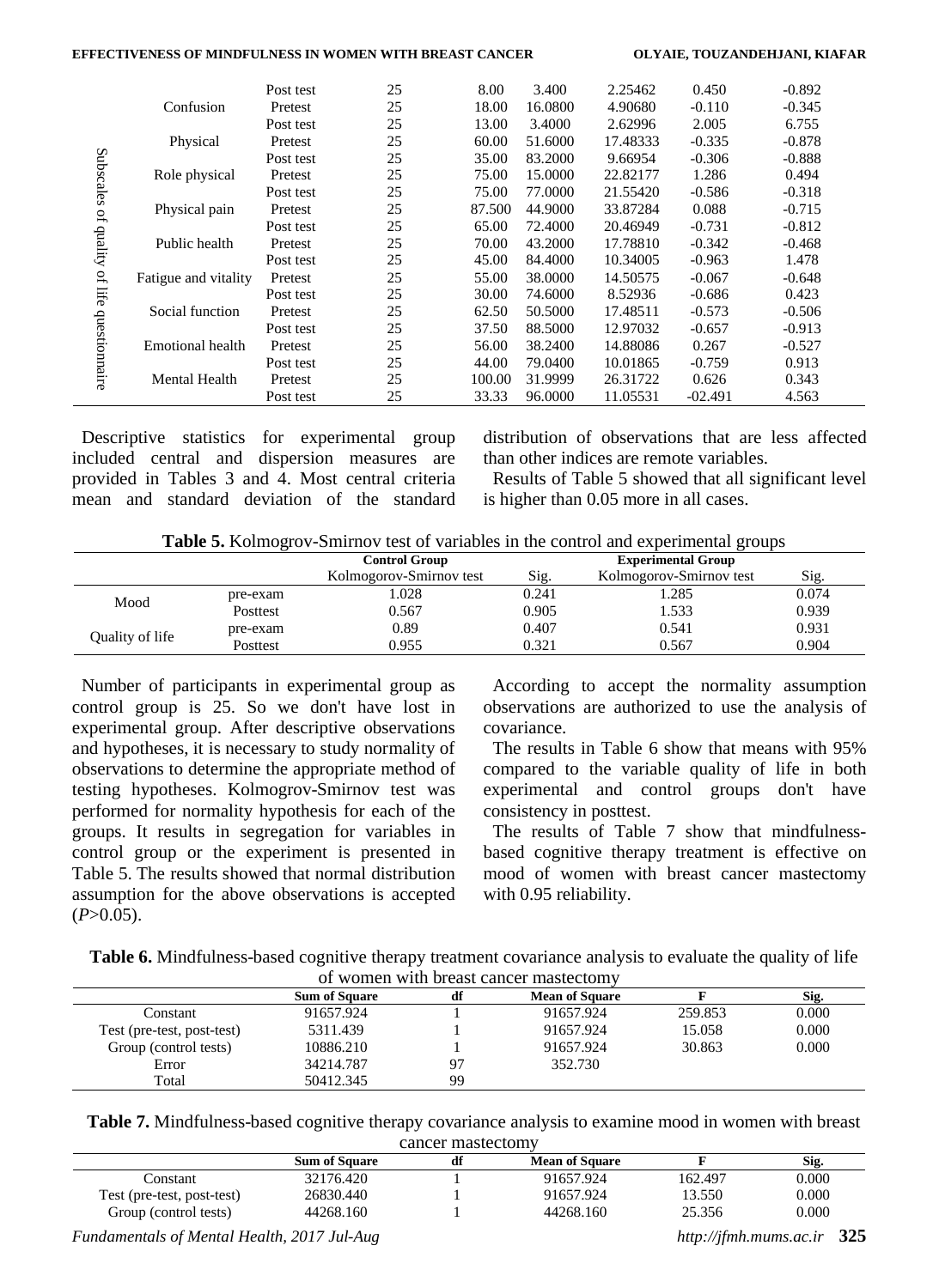| EFFECTIVENESS OF MINDFULNESS IN WOMEN WITH BREAST CANCER |            |    |          | OLYAIE, TOUZANDEHJANI, KIAFAR |
|----------------------------------------------------------|------------|----|----------|-------------------------------|
| Error                                                    | 192070.840 | Q. | 1980.112 |                               |
| Total                                                    | 263169.440 | QQ |          |                               |

Results of Table 8 shows that mindfulness-based cognitive therapy is effective on anxiety in patients

with mastectomy with breast cancer.

**Table 8.** Covariance to examine mindfulness-based cognitive therapy on anxiety in women with breast cancer mastectomy

|                            | <b>Sum of Square</b> | df | <b>Mean of Square</b> |         | Sig.  |
|----------------------------|----------------------|----|-----------------------|---------|-------|
| Constant                   | 20808.000            |    | 20808.000             | 351.938 | 0.000 |
| Test (pre-test, post-test) | 1049.760             |    | 1049.760              | 17.755  | 0.000 |
| Group (control tests)      | 1536.640             |    | 1536.640              | 25.990  | 0.000 |
| Error                      | 5735.040             | 97 | 59.124                |         |       |
| Total                      | 8321.440             | 99 |                       |         |       |

Results of Table 9 shows that mindfulness-based cognitive therapy is effective on depression in

patients with breast cancer.

**Table 9.** Mindfulness-based cognitive therapy covariance to examine treatment of depression in women with breast cancer mastectomy

|                            | <b>Sum of Square</b> | df | <b>Mean of Square</b> |         | Sig.  |
|----------------------------|----------------------|----|-----------------------|---------|-------|
| Constant                   | 26819.280            |    | 26819.280             | 140.006 | 0.000 |
| Test (pre-test, post-test) | 1162.810             |    | 1162.810              | 6.070   | 0.016 |
| Group (control tests)      | 2410.810             |    | 2410.810              | 12.585  | 0.001 |
| Error                      | 18581.130            | 97 | 191.558               |         |       |
| Total                      | 22154.750            | 99 |                       |         |       |

## **Discussion**

Almost one of every 8 patients with breast cancer that often leads to complete removal of breast tissue, chemotherapy, radiation, and hormone therapy (38). Development of methods of treatment and prognosis of breast cancer means that risk of death and survival, it means it is possible for patient to achieve and maintain good quality of life is preserved (39).

According to Beyer and Esmlotzer, surgical treatment of breast cancer is the most common treatment (40,41).

In 1992, John Teasdale and Mark Williams from the University of Wales and Zyndel Segal of University of Toronto to prevent recurrence and back Depression raised a new approach that was called mindfulness-based cognitive therapy (42).

This new approach was called the third wave of cognitive therapy and combination of innovative aspects of cognitive therapy. Beck (Beck, Rushm, Shavo Emri) and mindfulness-based stress reduction program of Kabat-Zinn (43). A study of 25 depressed patients using MBCT with a two-year follow-up showed that the treatment not only in reducing depression, but depression is effective in preventing relapse (44).

In the study, Stafford and colleagues at Community Hospital Health Australia on 115 women with breast cancer and reproductive did MBCT treatment resulted in significant

improvements in depression, anxiety, stress and quality of life in patients (45). Hall et al. concluded that the teaching of MBSR, dramatically reduces depression and anxiety (46).

Baer in research elsewhere that practicing mindfulness skills, the ability of clients to tolerate negative emotional states increase and enable them to effectively counter (40). Teasdale, Williams, Segal and Soulsby found that mindfulness meditation attention control skills learned can be useful in the prevention of recurrence of major depressive episodes (42). Results Bridge and colleagues indicate the effectiveness of cognitive behavioral techniques (relaxation and mental imagery) to reduce anxiety and calm patients with breast cancer (47).

Horowitz and Garder meta-analysis of several studies of the effectiveness of cognitive therapy compared with cognitive therapy in reducing depression medication show a clear advantage compared to no treatment or waiting list control group there (48). The results Rahimian emphasized the importance of psychotherapy on depression and promoting mental health Teasdale and secondary school students (34).

Study of Hassni et al. on 60 women with breast cancer showed that cognitive therapy help to reduce the symptoms of depression in the experimental group compared with the control group (49).

This finding is consistent with results in the area of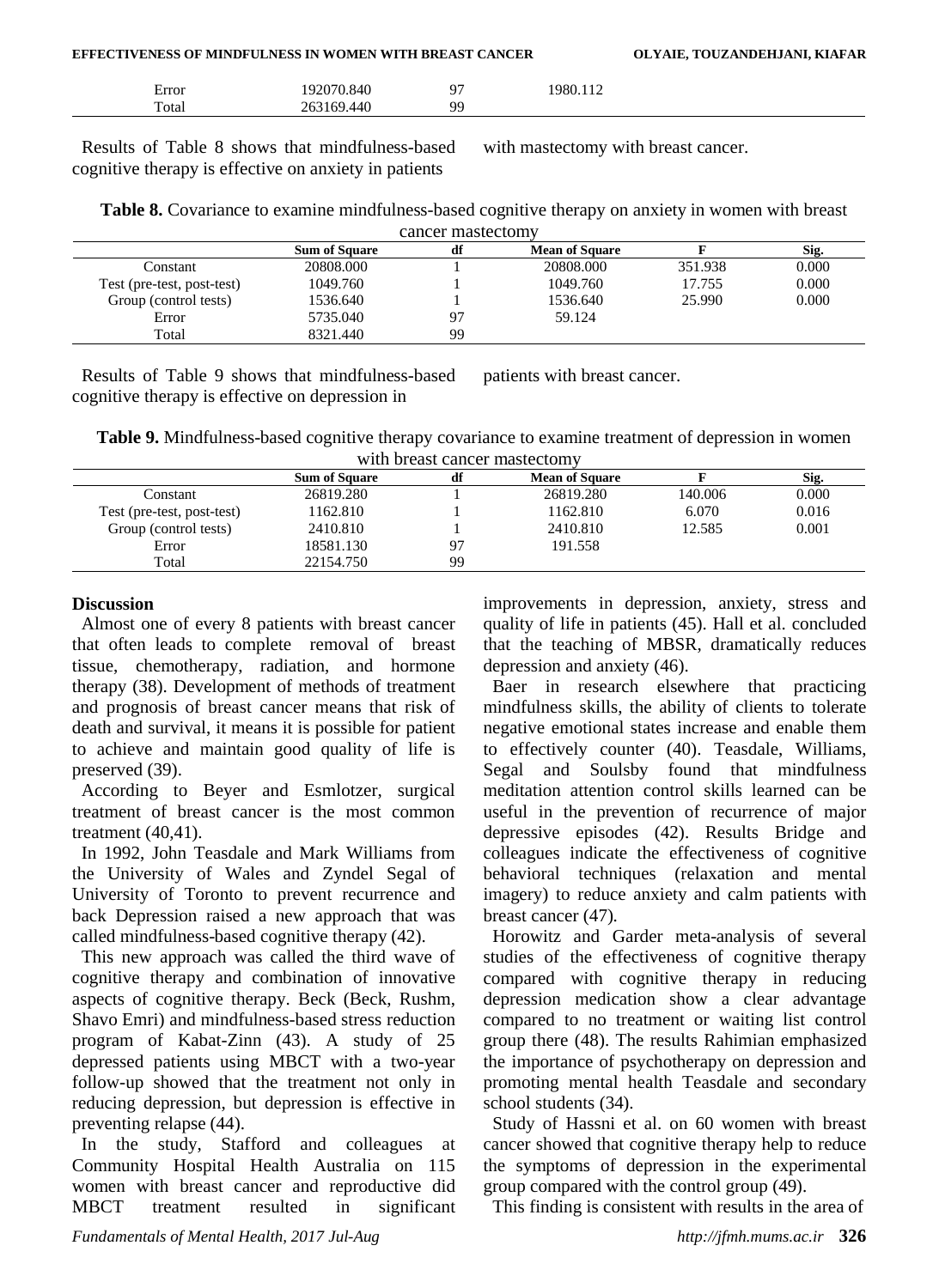the effects of cognitive therapy based on mindfulness to increase the quality of life and are coordinated and consistent with research of Kathleen Flugel and colleagues, Sharplin et al., Baron Hofer et al., Kaviani and colleagues, Nourozi and colleagues, Carolina et al., Foley et al., Godfrin et al., Brotto and colleagues, Januseka et al. The results of the present study with the results of research the effectiveness of mindfulness-based cognitive therapy on quality of life for cancer patients is consistent (50-53).

The approach of this therapy, the patient's changing relationship with the suffering caused by negative thoughts is crucial, because there is no possible way to relieve the suffering of the patient's all there. Cognitive therapy and no body checking alone will not prevent the occurrence of unpleasant events in our daily lives, but these methods may be combined together to control these unpleasant events provide a better view.

Perhaps one of the reasons for the effectiveness of group cognitive therapy based on mindfulness practices, their educational foundation. Because in this way they learn how consider targeted at any moment and without judgment emphasized. This study examines the impact of mindfulness-based cognitive therapy has been tested in two groups. Due to the quality of life and the people in the experimental group improved. We can say that this improvement reflects the impact of treatment on

patients with breast cancer is mastectomy.

Researcher in the study faced some limitations that may have affected the quality of research. Quality of life and the creation of two self-concepts are measurable. So confidence in the accuracy of responses achieved by the research units and also lacks a strong background in the field of the treatment of breast cancer, the limitations of this research. Given the importance of psychological treatments with specific treatments for breast cancer patients, it is recommended that additional studies be done in this regard to further extension.

## **Conclusion**

Group mindfulness-based cognitive therapy can be considered as an effective and efficient approach to the quality of life and mood (anxiety and depression) in women with breast cancer who have undergone mastectomy.

## **Acknowledgment**

The authors, thanks to the cooperation of Omid hospital's oncology and Health Center of Imam Reza in Mashhad to provide samples required and patients who participated in this study with the utmost patience. In this article, there is no conflict with the interests. The subject of research and the results obtained from M.A thesis of Zahra Olyaie and Tehran University of Science and Research (Khorasan Razavi) confirmed this article.

## *References*

1. Harold J, Burstein J, Harris, Monica M. Malignant tumors of the breast. In: DeVita VT, Lawrence TS, Rosenberg SA, DePinho RA, Weinberg RA. (editors). DeVita, Hellman, and Rosenberg's cancer: Principles and practice of oncology. 9<sup>th</sup> ed. Philadelphia: Lippincott Williams and Wilkins; 2012: 1401-45.

2. Najafi M, Ebrahimi M, Kaviani A, Hashemi E, Montazeri A. Breast conserving Surgery versus Mastectomy: Cancer Practice by General Surgeons in Iran. BMD cancer 2005; 5: 35.

3. Ganz PA, Desmond KA, Leedham B, Rowland JH, Meyerowitz BE, Belin TR. Quality of life in long-term, diseasefree survivors of breast cancer: a follow-up study. Journal of the National Cancer Institute 2002; 94(1): 39-49.

4. Land-mark B. Issues and innovations in Nursing practice. Living with newly diagnosed breast cancer: A qualitative study. J Adv Nurs 2002; 40(1): 111-12.

5. Taylor KL, Lamdan RM, Siegel JE, Shelby R, Moran-Klimi K, Hrywna M. Psychological adjustment among African American breast cancer patients: One-year follow-up results of a randomized psycho educational group intervention. Health Psychol 2003; 22(3): 310-23.

6. Wengstrom Y. Perceived symptoms and quality of life in women with breast cancer receiving radiation therapy. Ear J Oncol Nurs 2000; 4: 78-8.

7. Tirgari B, Fazel A, Mokhber, Koshyar MM, Ismaili H. [Mastectomy Effects on mood and quality of life in breast cancer patients]. Journal of Shahid Sadoughi University of Medical Sciences 2008; 16(3): 28-36. (Persian)

8. Sadok BJ, Sadok VA. Kaplan and Sadock's synopsis of psychiatry: behavioral sciences/clinical psychiatry. 10<sup>th</sup> ed. Philadelphia: Lippincott Williams and Wilkins; 2007: 529, 622, 813.

9. Dejordjevic H, Tosic Golubovic S, Miljkovic S, Djordjevic A, Djordjevic A. Psychopathological reaction after mastectomy. J Clin Oncol 2002; 21(5): 89-93.

10. Morasso G, Gostantini M, Viterbori P, Bonci F, Musso M. Predicting mood disorders in breast cancer patients. J Cancer 2001; 37: 216-23.

11. Segal ZV, Teasdale JD, Williams JMG. Mindfulness-based cognitive therapy. New York: Guilford; 2004: 45-65.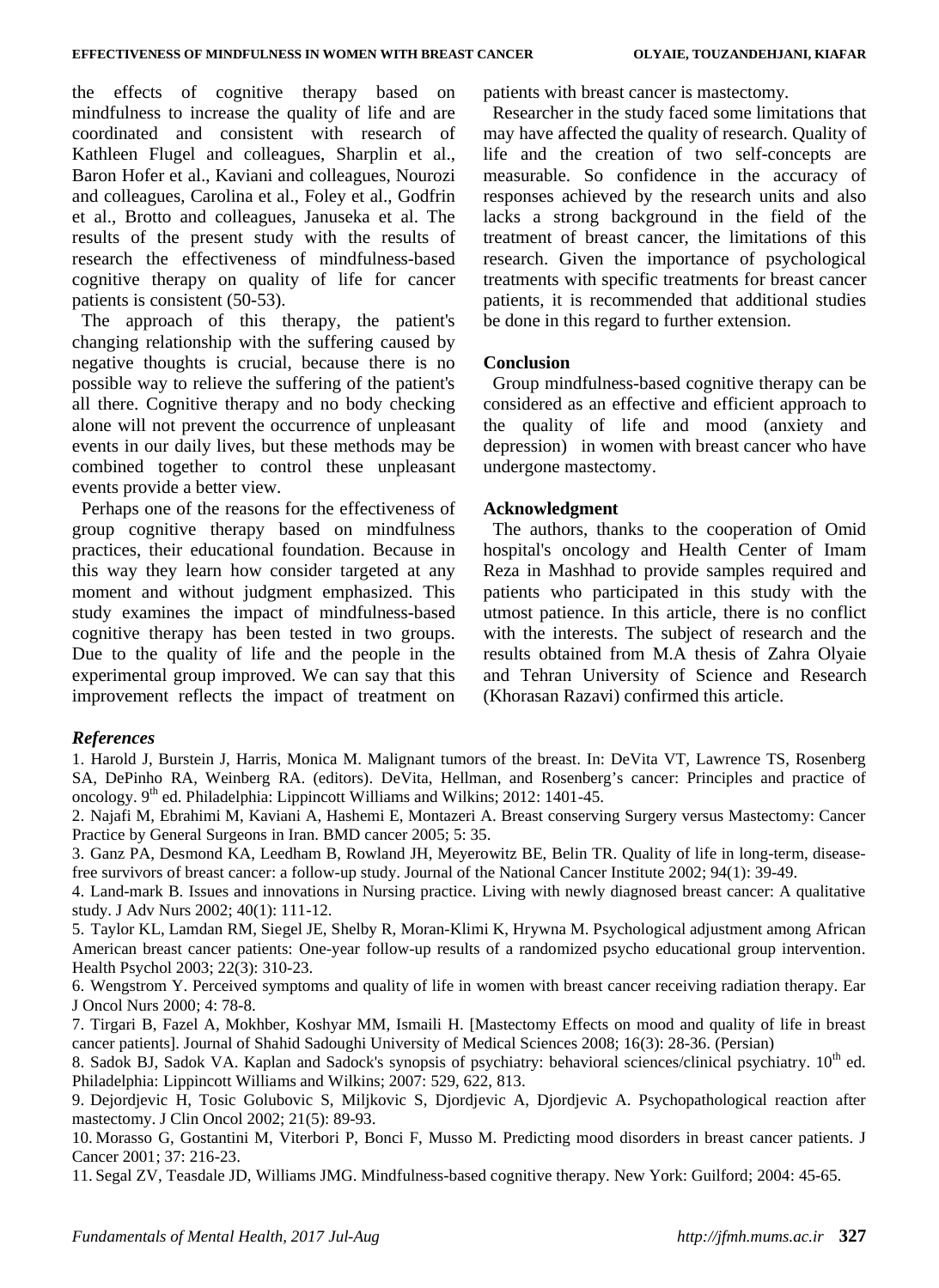#### **EFFECTIVENESS OF MINDFULNESS IN WOMEN WITH BREAST CANCER OLYAIE, TOUZANDEHJANI, KIAFAR**

12. Hoffman CJ, Ersser SJ, Hopkinson JB, Nicholls PG, Harrington JE, Thomas PW. Effectiveness of mindfulnessbased stress reduction in mood, breast- and endocrine-related quality of life, and well-being in stage 0 to III breast cancer: A randomized, controlled trial. Journal of Clinical Oncology 2012; 30(12): 1335-42.

13. Foley E, Baillie A, Huxter M, Price M, Sinclair E. Mindfulness- based cognitive therapy for individuals whose lives have been affected by cancer: A randomized controlled trial. J Cons Clin Psychol 2010: 78(1): 72-9.

14. Godfrin KA, Van Heeringen C. The effects of mindfulness based cognitive therapy on recurrence of depressive episodes, mental health and quality of life. Behav Res Ther 2010; 48(8): 738-46.

15. Kathleen F, Colle Kathleen F, Vincent A, Stephen s, Cha L. Measurement of quality of life and participant experience with the mindfulness-based stress reduction program. Gen Intern Med 2010; 10: 36-40.

16. Sharplin, GR, Jones SB, Hancock B, Knott VE, Bowden JA, Whitford H. Mindfulness-based cognitive therapy: an efficacious community-based group intervention for depression and anxiety in a sample of cancer patients. Anxiety Depress Cancer 2010; 6: 193.

17. Barnhofer T, Crane C, Hargus E, Amarasinghe M, Winder R, Williams JM. Cognitive therapy as a treatment for chronic depression: A preliminary study. Behav Res Ther 2009; 47: 366-73.

18. Brotto LA, Basson R, Luria M. Original research-psychology: A mindfulness-based group psychoeducational intervention targeting sexual arousal disorder in women. J Sex Med 2008; 5(7): 1646-59.

19. Witek-Janusek L, Albuquerque K, Chroniak KR, Chroniak C, Durazo-Arvizu R, Mathews HL. Effect of mindfulness based stress reduction on immune function, quality of life and coping in women newly diagnosed with early stage breast cancer. Brain Behav Immun 2008; 22(6): 969-81.

20. Lévesque M, Savard J, Simard S, Gauthier JG, Iversb H. Efficacy of cognitive therapy for depression among women with metastatic cancer: a single-case experimental study. J Behav Ther Experim Psychiatry 2004; 35: 287-305.

21. Carlson LE, Speca M, Patel KD, Goody E. Mindfulness-based stress reduction in relation to quality of life, mood, symptoms of stress and immune parameters in breast and prostate cancer outpatients. Psychosom Med 2003; 65(4): 571- 81.

22. Evansa S, Ferrandoa S, Findlera M, Stowella C, Smart C, Haglina D. Mindfulness-based cognitive therapy for generalized anxiety disorder. J Anxiety Disord 2008; 22(4): 716-21.

23. Dobson KS, Dozois DJ. Historical and philosophical bases of the cognitive behavioral therapies. In: Dobson KS. (editor). Handbook of cognitive behavioral therapies. 2nd ed. New York: Guilford; 2001.

24. Salehi M, Ahmadi A, Ahadi H, Yousefi Laviyeh M. [Comparing the effectiveness of rational emotive behavior group intervention with group reality therapy in increasing the general health of students]. Psychological research 2009; 1: 1-15. (Persian)

25. Beck AT, Rush A, Emery G. Anxiety disorder and phobias a cognitive perspective. New York: Basic books; 1985: 265-84.

26. Kaviani H, Javaheri F, Bahiraei E. [Effectiveness of mindfulness-based cognitive therapy (MBCT) in reducing thoughts, dysfunctional attitudes, depression and anxiety]. Advances in cognitive sciences 2005; 7(1): 49-59. (Persian)

27. Davoodi R. [Validation of the SF-36 health survey questionnaire in Iranian samples]. Journal of Daneshvar Raftar 2002; 1: 1-11. (Persian)

28. Brazier JE. Validating the SF-36 health survey questionnaire: New outcome measure for primary care. BMJ 1992; 305: 1604.

29. Mohammadi A, Fasihi Harandi T, Anousheh M, Ghofranipour FL, Montazeri A, Ahmadi F, et al. Life quality of women with breast cancer. Payesh journal 2002; 11(1): 73-81. (Persian)

30. McNair DM, Lorr M, Droppleman LF. EITS manual for the profile of mood states. San Diego, C.A: Educational and Industrial Testing Service; 1971: 1-41.

31. Tirgari B, Aghebati N, Fazel A, Koushiyar MM, Mokhber N, Esmaeli H. [Adjuvant therapy relationship with score of anxiety, depression and fatigue in breast cancer patients]. Journal of nursing and midwifery, Kerman 2006; 6(1‐2): 46. (Persian)

32. Fazel A, Tirgari B, Mokhber N, Koushiyar MM, Esmaeli H. Effectiveness of mastectomy on the quality of life in breast cancer patients. Journal of Shaeed Sdoughi University of Medical Sciences of Yazd 2008; 16(3): 28‐36. (Persian) 33. O'Neil A, Berk M, Davis J, Stafford L. Cardiac-self efficacy predicts adverse outcomes in coronary artery disease (CAD) patients. Health J 2013; 5(3): 6-14.

34. Rahimian AZ. [Health psychology (Guide to prevention and treatment formulation)]. Tehran: Danzheh; 2011: 57- 75. (Persian)

35. Teasdale JD, Segal ZV, Williams JMG, Ridgeway VA, Soulsby JM, Lau MA. Prevention of relapse/recurrence in major depression by mindfulness-based cognitive therapy. J Cons Clin Psychol 2000; 68: 615-23.

36. Crane R. [Mindfulness-based cognitive therapy]. Khosh Lahje L. (translator). 1st ed. Tehran: Besat; 2011: 1-100. (Persian)

37. Crane R. Mindfulness-based cognitive therapy: Distinctive features. New York: Taylor and Francis; 2008: 182-9.

38. Heravi M, Purdhqan M, Faghihzadeh R, Montazeri A. [The effect of group counseling on performance measures quality of life in patients with breast cancer undergoing chemotherapy]. Bimonthly journal of Shahed University 2006; 11: 201-6. (Persian)